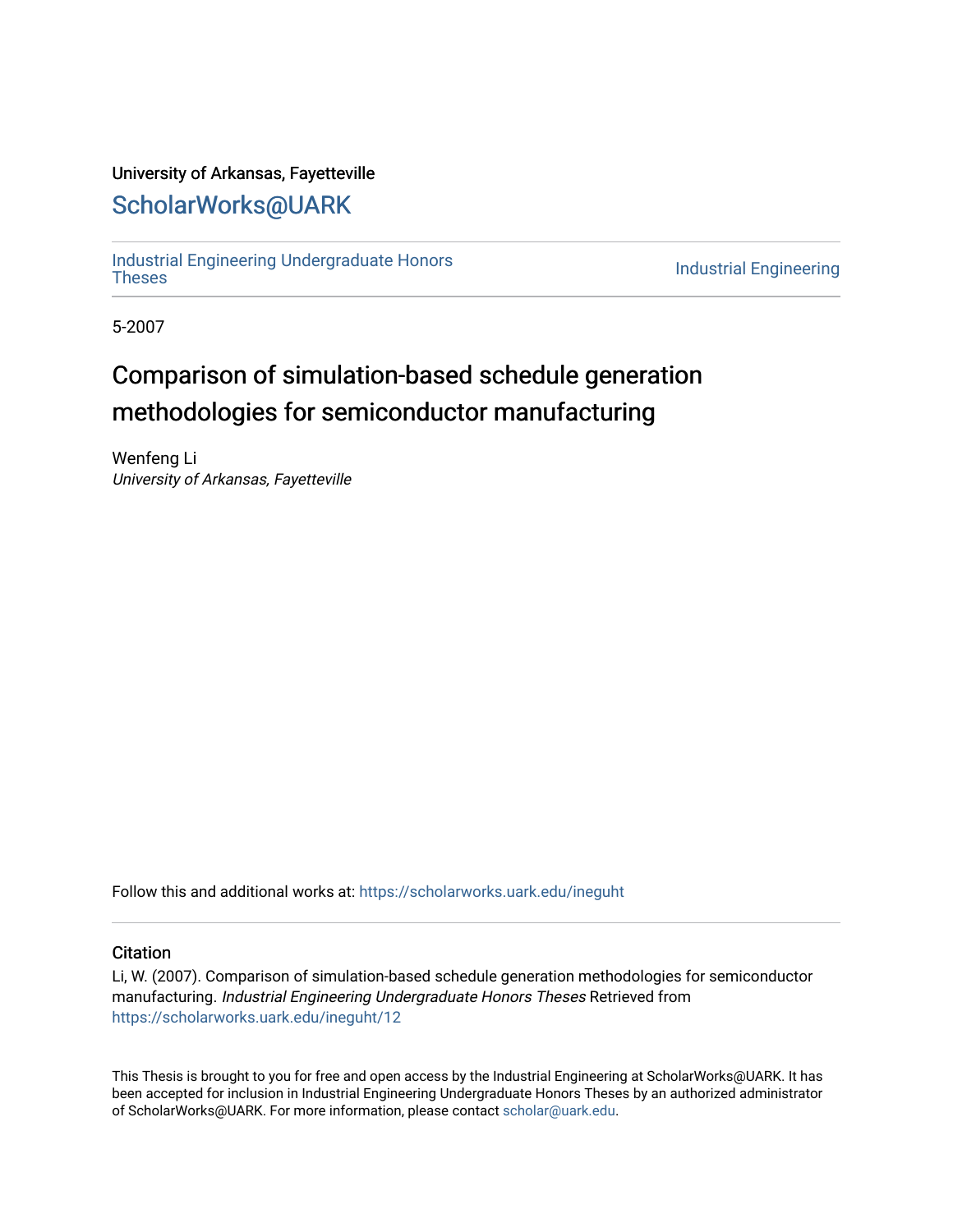# **COMPARISON OF SIMULATION-BASED SCHEDULE GENERATION METHODOLOGIES FOR SEMICONDUCTOR MANUFACTURING**

an undergraduate Honors thesis submitted to the

# **Department of Industrial Engineering University of Arkansas**

by Wenfeng Li

December 14, 2007

Mentor: Scott J. Mason Ph.D. Reader: Edward A. Pohl Ph.D.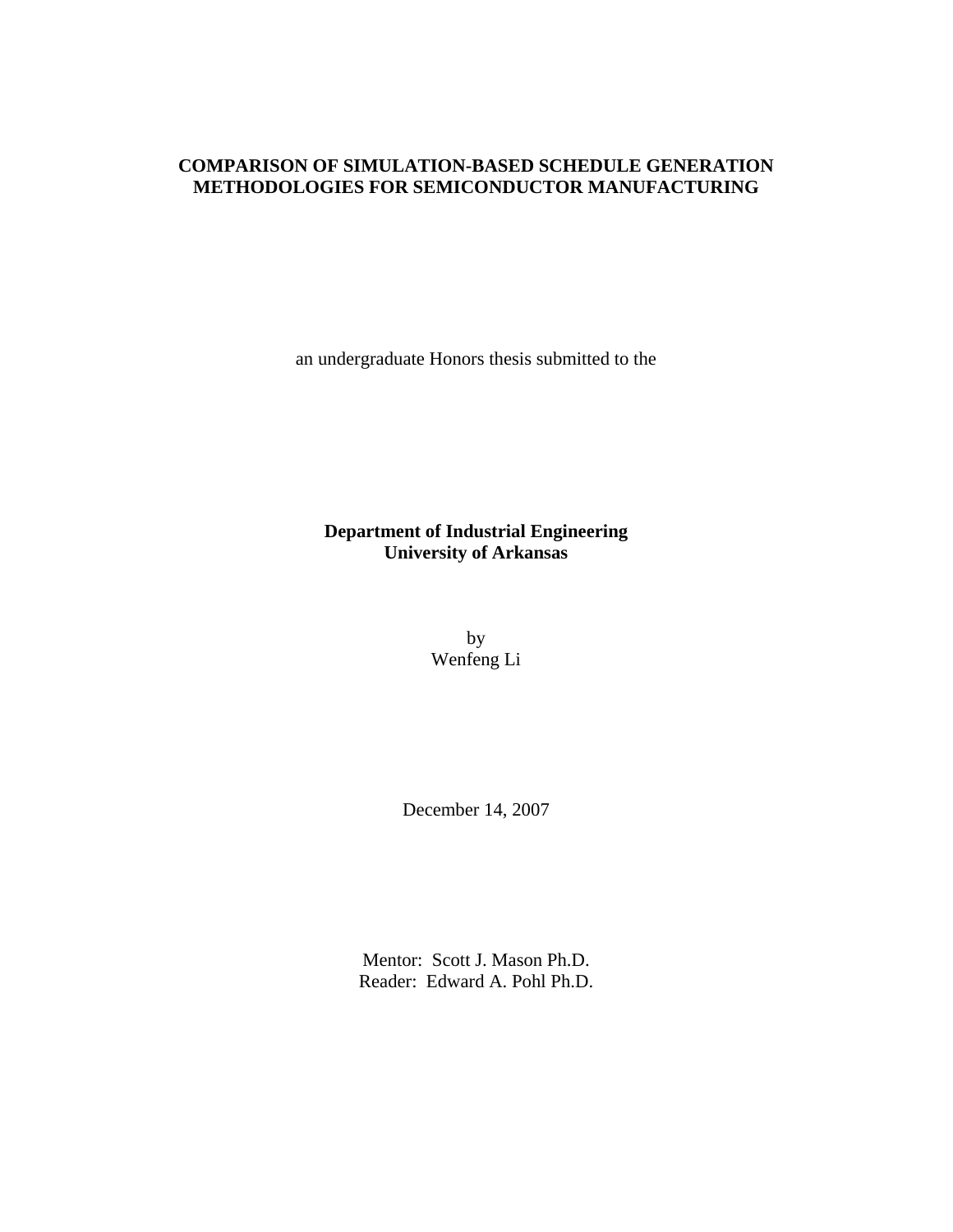#### **Abstract**

Although a number of approaches have been developed to schedule tasks or jobs in many different manufacturing environments, increasing manufacturing complexity continues to motivate the need for additional scheduling heuristic research and development. This is particularly true for semiconductor manufacturing operations, arguably the most complex manufacturing environment in existence. Simulation-based scheduling has shown recent promise as a means for developing schedules for dynamic, stochastic manufacturing environments. I investigate the potential advantages and drawbacks of using simulation-based scheduling in a complex job shop as motivated by a semiconductor wafer fab.

#### **1. Introduction**

Scheduling is a decision making process used to allocate scarce resources to tasks or activities in a way such that it will meet specific objectives (Pinedo, 2002). There are many forms of scarce resources. They can be planes that are ready to take off or machines in a manufacturing facility. Tasks or activities are typically jobs that require some form of processing, like passengers who need to be flown to another airport or integrated circuits that are waiting to be processed at a particular process step. Each task may have a different priority and/or customer due date. Heuristic dispatching rules are often used to produce schedules that help companies operate more efficiently (Pinedo, 2002). Further effective scheduling techniques can save a company a significant amount of money each year.

Because of the importance of scheduling, researchers spend a lot of time creating techniques to satisfy various performance objectives. For example, the shortest processing time (SPT) rule picks the task requiring the shortest amount of time required each time the machine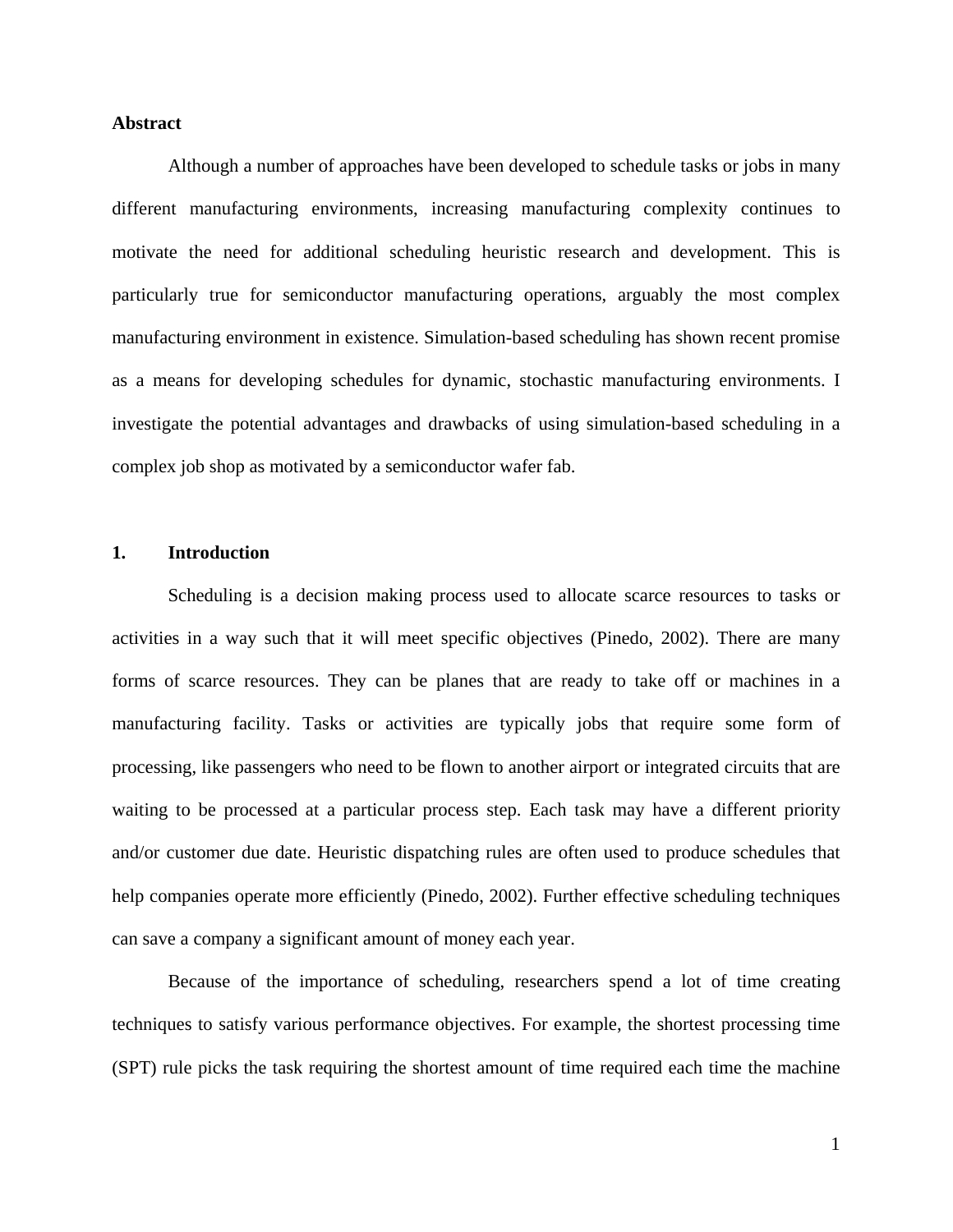becomes available. This rule is known to minimize the total time it takes to complete a set of tasks (jobs) (i.e., minimize the sum of job completion times). Besides processing time, job priority is also an important factor. Incorporating both priority and processing times, the weighted shortest processing time rule (WSPT) sorts jobs by the non-increasing ratio of job weight to processing time. However, SPT and WSPT usually do not yield acceptable solutions due to the inventory costs associated with storing jobs that finish too early. Alternatively, the critical ratio (CR) is a very popular dispatching rule in semiconductor manufacturing. The critical ratio is the ratio of the amount of time available to complete a job before its due date to the total amount of processing time that remains to be completed. The smaller a job's CR, the higher its priority becomes to a company to get it moving through the production line in order to meet its due date.

Starting in the 1960s, a new scheduling approach called simulation-based scheduling (SBS) was introduced (Wichmann 1990; Wyman 1991). This technique considers finite resources in dynamically changing factory when scheduling jobs, as opposed to previous scheduling methods, which do not consider factory dynamics (e.g., deterministic scheduling approaches). Harmonosky (1990) discusses issues of implementing simulation as a real-time decision-making tool in semiconductor manufacturing systems. Later, Harmonosky (1990) analyzes issues regarding simulation run length and types of simulation run (deterministic vs. dynamic). Soon (1997) uses simulation-based scheduling and a neutral network to solve a complex schedule. Kutanoglu and Sabuncuoglu (2001) use an experimental approach to test the effectiveness of using simulation-based scheduling to make high level decisions rather than generating complete manufacturing schedules. This SBS approach has been adopted by some manufacturing companies for its effectiveness and practicability (Wyman 1991).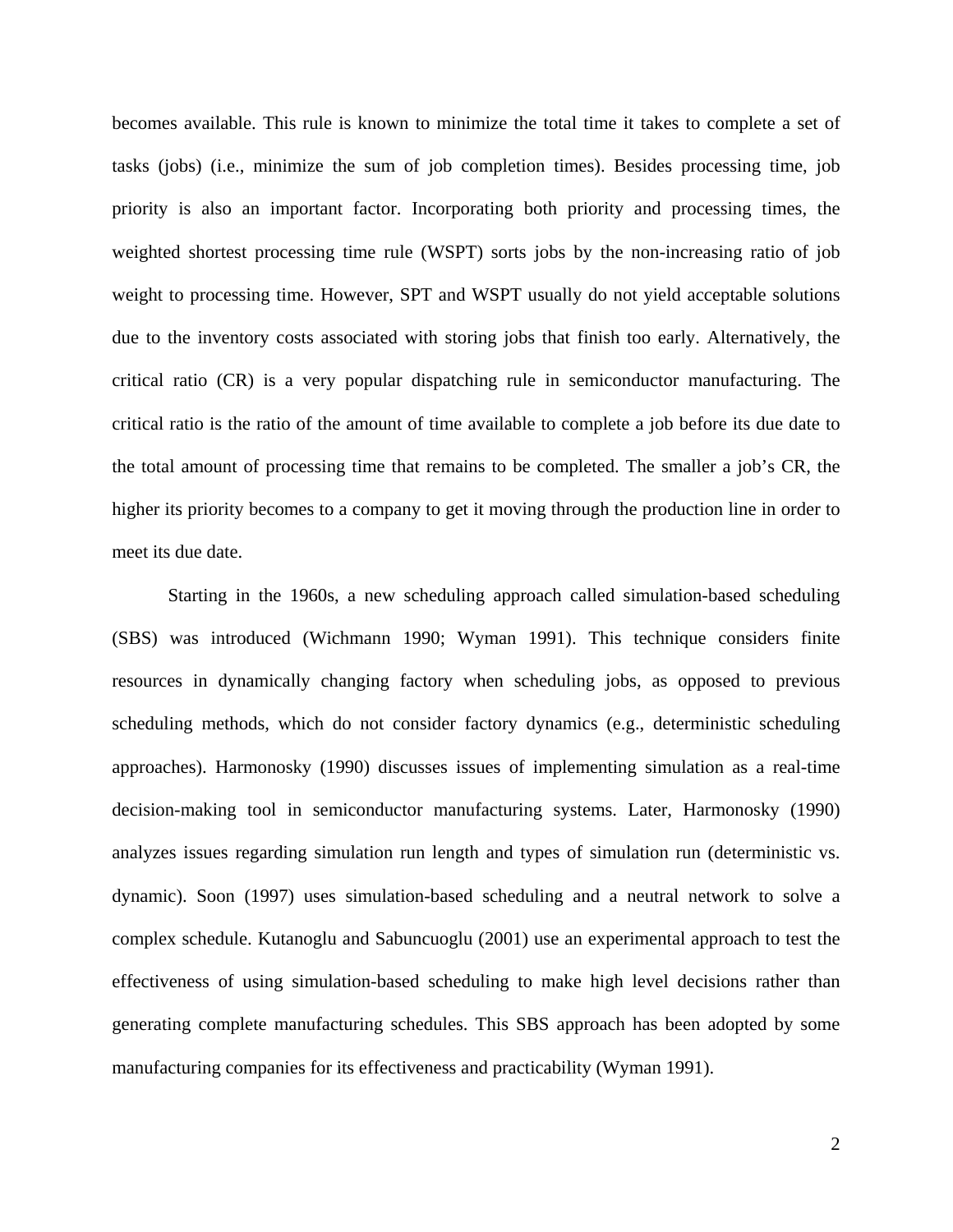In this Honor's thesis, I investigate the advantages and potential drawbacks of using SBS in a complex manufacturing environment as motivated by semiconductor manufacturing. The proposed simulation-based methodology can be described as a combination of stochastic simulation modeling and scheduling heuristics. The stochastic elements in my models include exponentially distributed product arrivals and machine break downs. I will compare SBS performance with common dispatching rules in terms of minimizing total weighted tardiness (i.e., product of job weight and *max(job completion time – due date, 0)*, summed over all jobs):

- First In First Out (FIFO)—sequence jobs according to the order in which they arrive in queue
- Weighted Earliest Due Date (WEDD)—sequence jobs in non-increasing order of the ratio of job weight  $w_i$  to job due date  $d_i$
- Critical Ratio (CR)—sequence jobs in non-decreasing order of the ratio of the amount of time left to complete a job before it's due to the total amount of process time remaining for job completion. CR is a dynamic dispatching rule, as job CR values change over time. For example, jobs currently on schedule have *CR=*1, while jobs with *CR* < 1 (*CR* > 1) are behind (ahead of) schedule.

# **2. Problem Description**

In order to assess the advantages and potential drawbacks of SBS, I use the mini-fab model of El Adl *et al.* (1996) as the manufacturing environment under study (Figure 1). The mini-fab is used because it includes most of the essential features of a semiconductor wafer fab: re-entrant product flow, identical machines operating in parallel (tool group), and batch processing. In my research, I will not consider sequence-dependent setup times.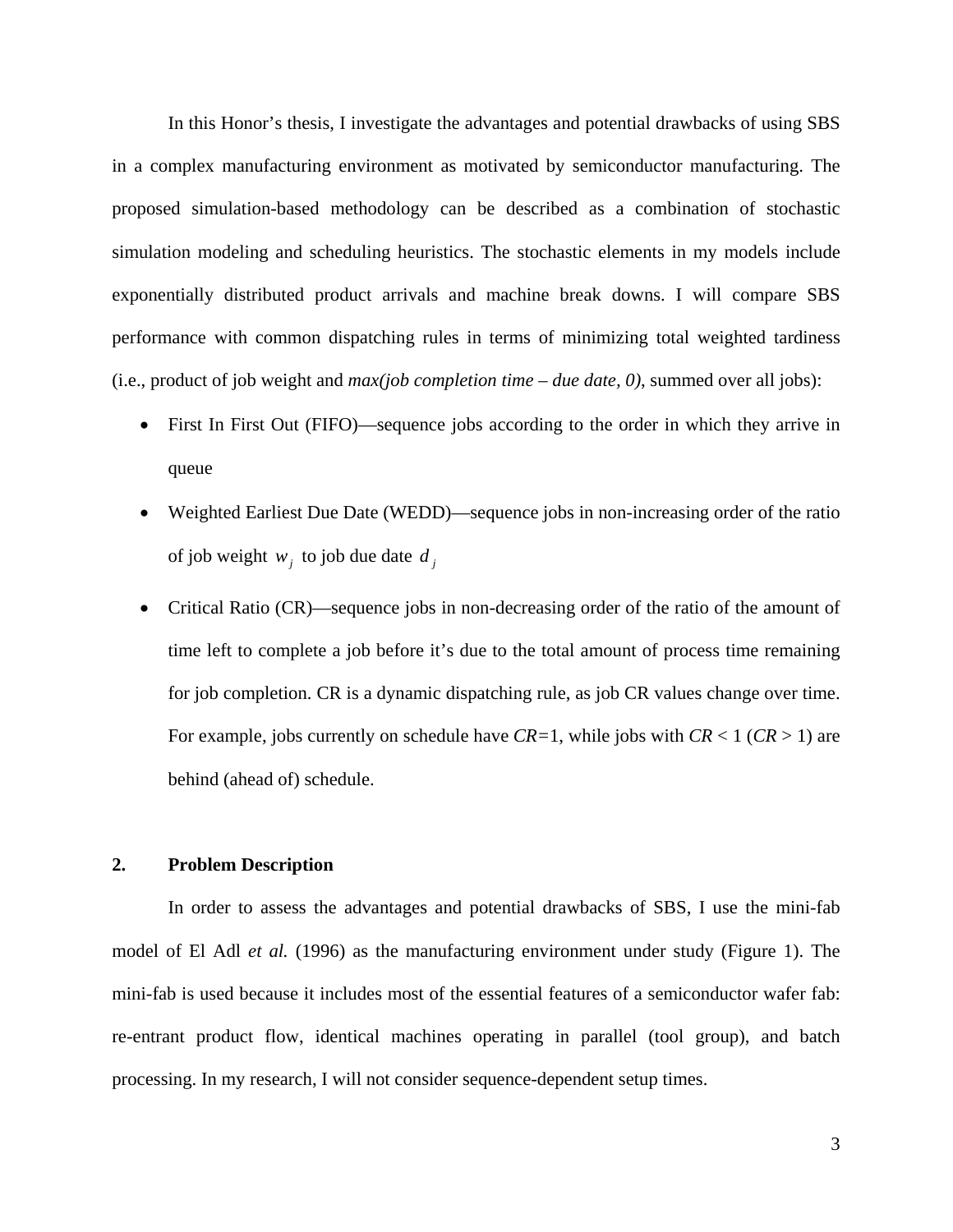

Figure 1: Five-machine six-step re-entrant mini-fab model (from Mason *et al.*, 2002)

As shown in Figure 1, the mini-fab is a six step process containing five machines (A, B, C, D, and E). The  $x/x/x$  label next to each machine in Figure 1 denotes process step number/required processing time/maximum batch size. Based on these values, the theoretical processing time of a job is 625 minutes. I assume production lots (jobs) arrive to the mini-fab according to a Poisson process, with jobs having an equal probability of being either product type 1 or product type 2. Finally each job has an associated weight or importance level and due date.

Machines A and B process jobs at Steps 1 and 5. Although both machines can process up to three lots simultaneously, a greedy batching policy allows for batches to begin processing as soon as at least one job is waiting in queue. At Step 1, jobs of both product types can be batched together. However, batch processing at Step 5 can only occur for jobs of the same product type (i.e., product-dependent batching). Machines C and D are identical and process single jobs at Steps 2 and 4. Machine E processes Step 3 and Step 6 jobs individually. A detailed description of the mini-fab's tool groups and their associated failure information is presented in Table 1. All tool failures and repairs are assumed to be distributed exponentially with the mean values presented in Table 1. These values are representative of tool failure rates in practice. As indicated in Table 1, tool groups CD and E are subject to two kinds of Failures: major and minor.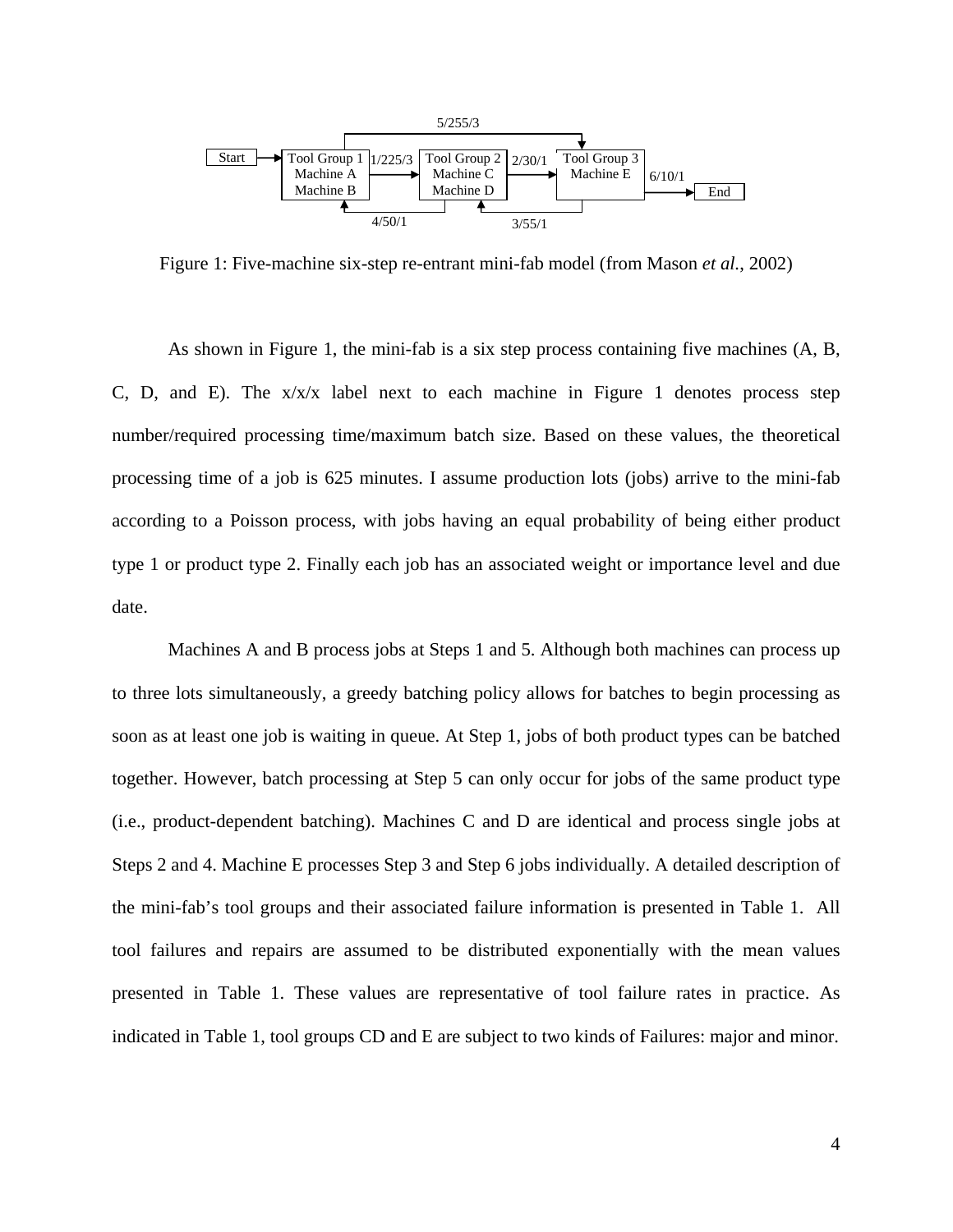| <b>Tool</b><br>Group | <b>Machines</b><br>in TG | <b>Maximum</b><br><b>Batch Size</b> | <b>Mean Time</b><br><b>To Failure</b> | <b>Mean Time</b><br><b>To Repair</b> |
|----------------------|--------------------------|-------------------------------------|---------------------------------------|--------------------------------------|
| AB                   | A, B                     | $3$ jobs                            | 168 hours                             | 8 hours                              |
| <b>CD</b>            | C, D                     | $1$ jobs                            | Major: 300 hours<br>Minor: 168 hours  | Major: 10 hours<br>Minor: 4 hours    |
| E                    | E                        | 1 jobs                              | Major: 300 hours<br>Minor: 168 hours  | Major: 10 hours<br>Minor: 4 hours    |

#### Table 1: Mini-Fab Tool Group Information

#### **3. SBS Model Development**

Rockwell Software's Arena version 9.0 was used as the development environment for this research. Arena allows users to write custom programming logic using Visual Basic for Application (VBA) modules. I developed a VBA module for job (task) selection at each tool group so that I could embed and analyze the dispatching and scheduling rules of interest in this study.

The first two heuristic rules discussed above (FIFO and WEDD) are static in nature, as they do not depend on time. For example, jobs always get processed in the order of their arrival to each queue under FIFO. Further, under WEDD, jobs with earlier due dates and/or larger weights will always receive the highest priority, regardless of when they arrive in queue.

Once the initial Arena VBA modules were written for these static dispatching rules, the Arena model was validated by comparing my VBA code with existing dispatching rule functionality built into Arena and with existing programming code for job dispatching in static environment. Numerous cases were examined both with and without the stochastic elements present in the Arena model. Results verified proper functionality of my custom-developed Arena VBA dispatching modules.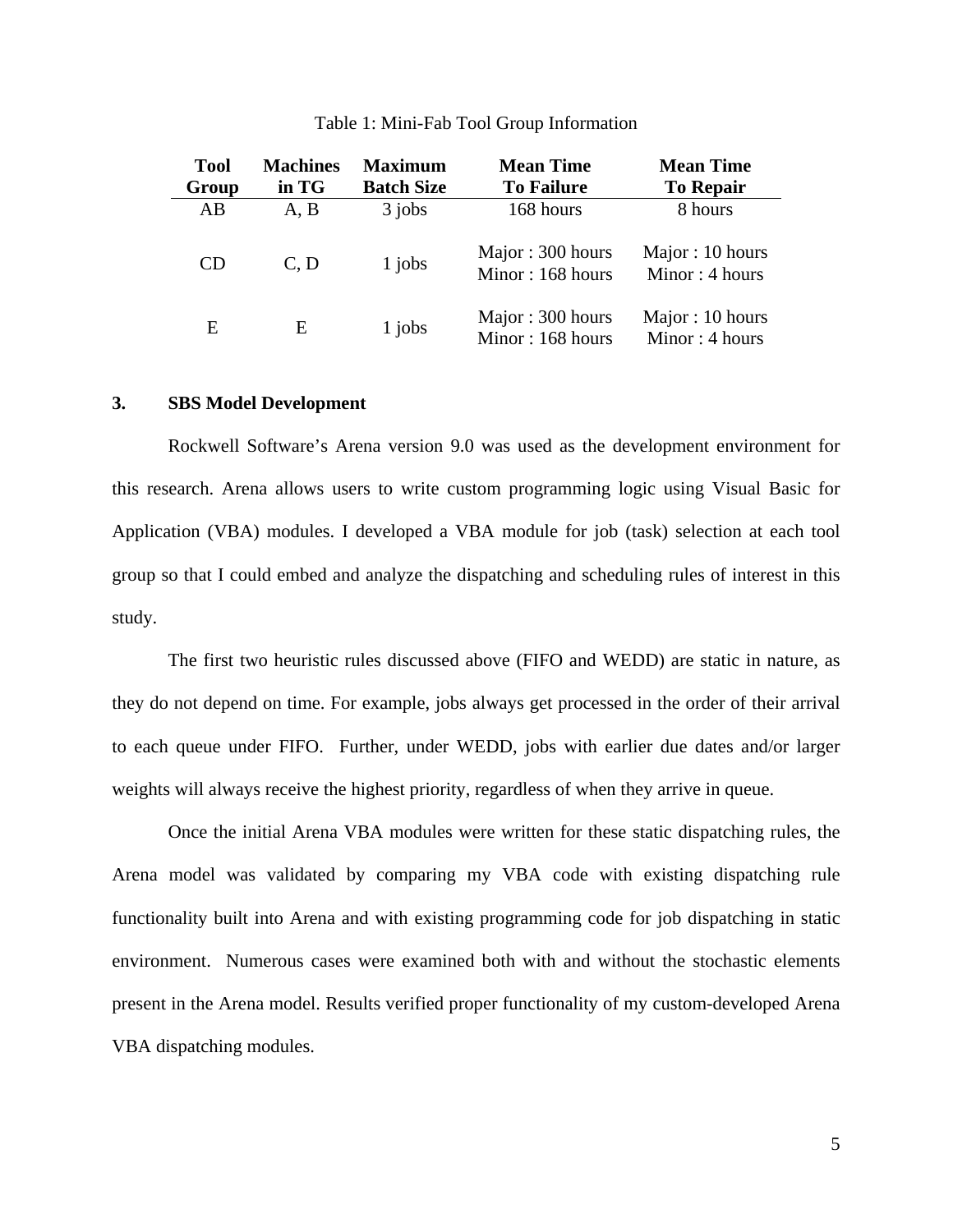As jobs in semiconductor wafer fabs typically have non-unit weights, I choose to implement a modified version of CR that accommodates job weights as follows:

$$
CR(j,t) = \frac{d_j - t}{w_j^2 (RPT_j)}
$$
 (1)

In (1),  $CR(j,t)$  denotes the critical ratio for job *j* at time *t*, while  $RPT<sub>j</sub>$  denotes job *j*'s remaining processing time before completion. Clearly, this is a dynamic dispatching rule, as job *j*'s *CR*( $j$ ,*t*) value is a function of time. A job is most eminent when it has the lowest *CR*( $j$ ,*t*) value. Again, validation runs verified the functionality of the Arena VBA implementation of the new proposed CR rule in (1).

The CR rule in (1) is also used for scheduling within our SBS experiment. When used in a scheduling context, a job's associated  $CR(j, t)$  value is only updated at fixed, pre-specified points in time (e.g., every four hours of fab time, every eight hours of fab time, etc.), rather than every time a machine is ready to process a new job (as is the case in a dispatching context). At the fixed points in time when the update occurs, both *RPT;* and time *t* are updated. Therefore, this is a dynamic dispatching rule which is updated over a specific horizon. The rolling horizon is managed using discrete event simulation.

#### **4. Experimentation and Results**

Preliminary Arena model runs identified the mini-fab's bottleneck resource to be tool group AB. In order to examine the performance of the proposed SBS approach and compare it to common dispatching methods at varying levels of fab utilization, we vary product arrival rates to the mini-fab such that the resulting bottleneck resource utilization levels were 55%, 65%, 75%, and 85% (i.e., four independent trials). We employ common random number streams for each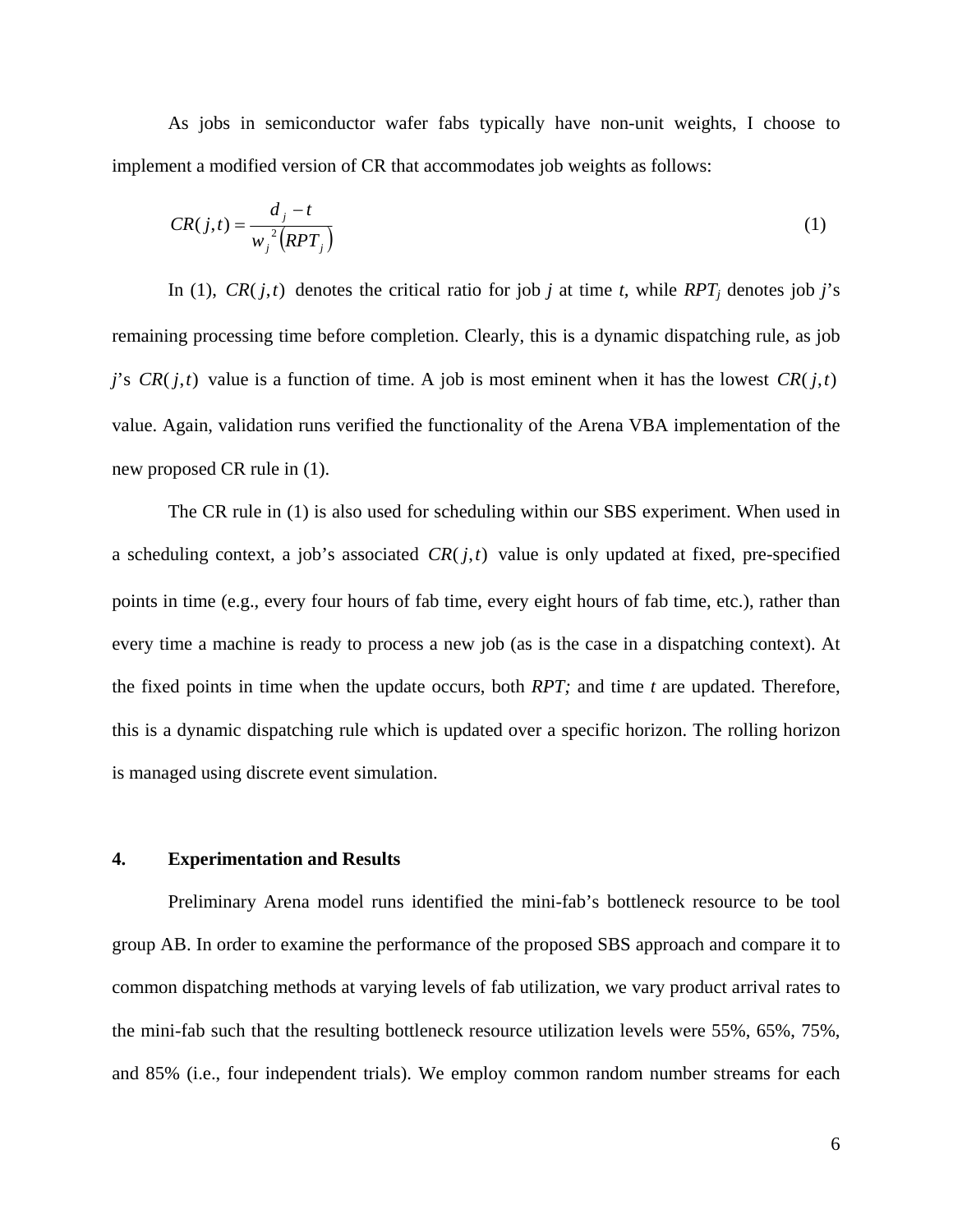experimental instance in order to ensure valid comparisons between competing alternatives. All experiments were performed using Arena v9.0 installed on a 3.2 GHz PC with 2 GB of RAM.

To avoid initialization bias, preliminary analyses were performed to establish an appropriate warm-up period length for the model. Welch plots were drawn by collecting job cycle time at the 85% bottleneck utilization rate under FIFO dispatching (the case which we consider to be the baseline). It was determined that a warm-up period of 15,000 hours of minifab operation was sufficient to mitigate any effects of initialization bias. We ran our simulation experiments for an additional 30,000 hours to collect statistics for steady state job tardiness performance in the mini-fab under six different job selection methods:

- FIFO dispatching ("FIFO")
- WEDD dispatching ("WEDD")
- CR dispatching based on  $CR(j, t)$  in (1) ("CR Disp")
- CR scheduling, with  $CR(j, t)$  values being updated every two hours ("CR\_Sched\_2")
- CR scheduling, with  $CR(j, t)$  values being updated every four hours ("CR\_Sched\_4")
- CR scheduling, with  $CR(j, t)$  values being updated every eight hours ("CR\_Sched\_8")

To better mimic reality with job due dates typically being restrictive, we set job due dates to be distributed uniformly over the interval  $T_{now}$  + 625*U*[0,3] (where  $T_{now}$  denotes the job's creation time), while job weights were sampled from a discrete uniform distribution over the interval [1, 10].

Let  $TWT(H, I)$  denote the total weighted tardiness produced by dispatching/scheduling method *H* for mini-fab model problem instance *I*. A total of five instances were created for each fab utilization level, with common random numbers being employed for each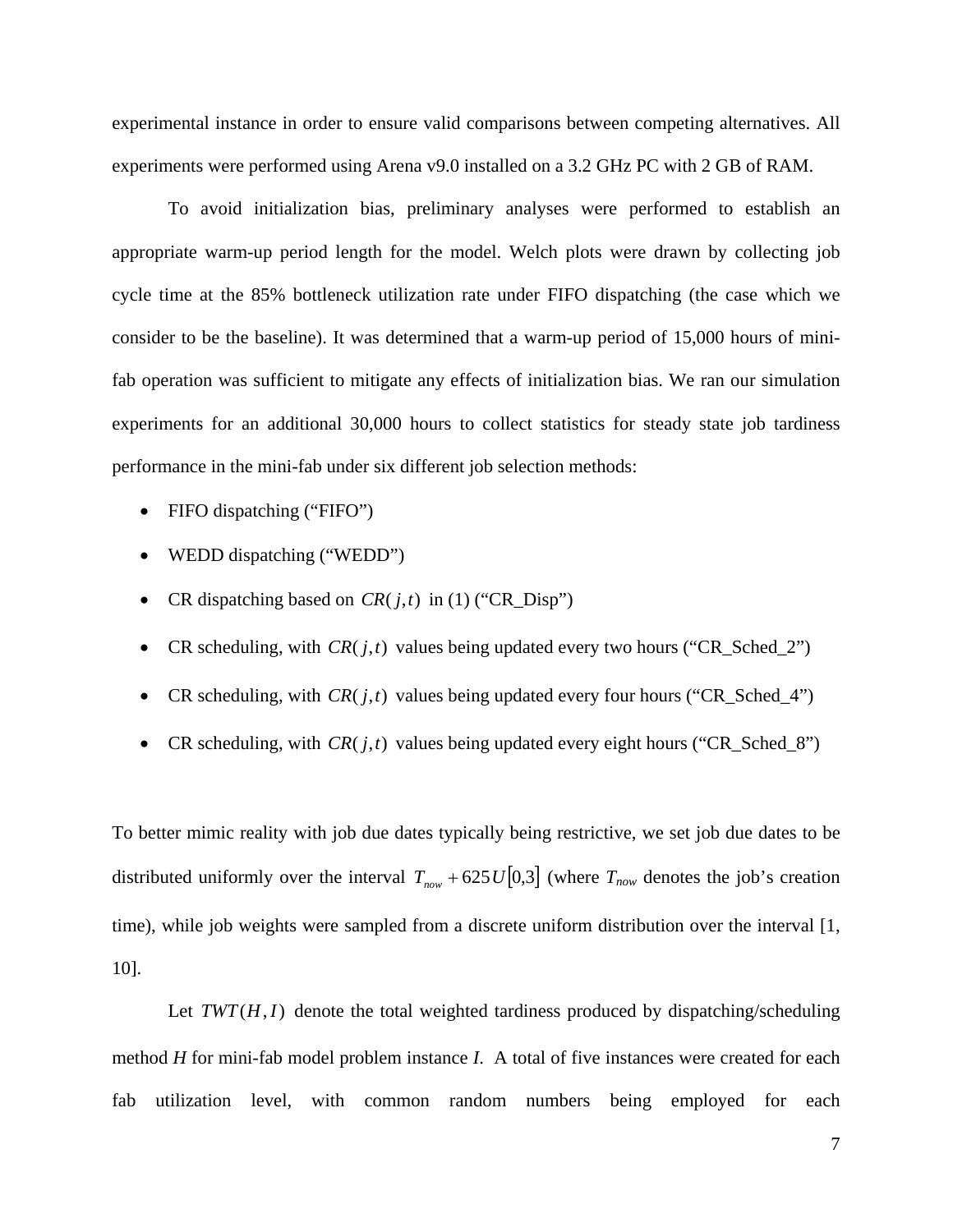dispatching/scheduling method *H* to promote valid comparisons between the competing approaches for each instance *I*. Let  $PR(H, I) = \frac{TWT(H, I)}{\min TWT(H, I)}$ *H*  $=\frac{1}{1} \frac{W_1(1,1)}{W_2(1,1)}$  denote the performance ratio

for method *H* in instance *I*. Clearly, the best method *H* will have  $PR(H, I) = 1.000$  in each instance *I*. Figure 2 displays  $\overline{PR(H)}$  values for each competing method *H* for each of the four bottleneck resource utilization levels of interest, where  $\overline{PR(H)} = \frac{1}{5} \sum_{i=1}^{5}$  $\overline{(H)} = \frac{1}{5} \sum_{i=1}^{5} PR(H, I)$ *i*  $PR(H) = \frac{1}{2} \sum PR(H, I)$ .



Figure 2: TWT Performance with Respect to Utilization Rates and Heuristic Rules under Exponential Release Rate

As seen in Figure 2, FIFO dispatching was the worst method at all four levels of bottleneck resource utilization. While WEDD dispatching performed the best at the two lower bottleneck resource utilization levels, CR scheduling that updates job *CR*(*j*, *t*) values every eight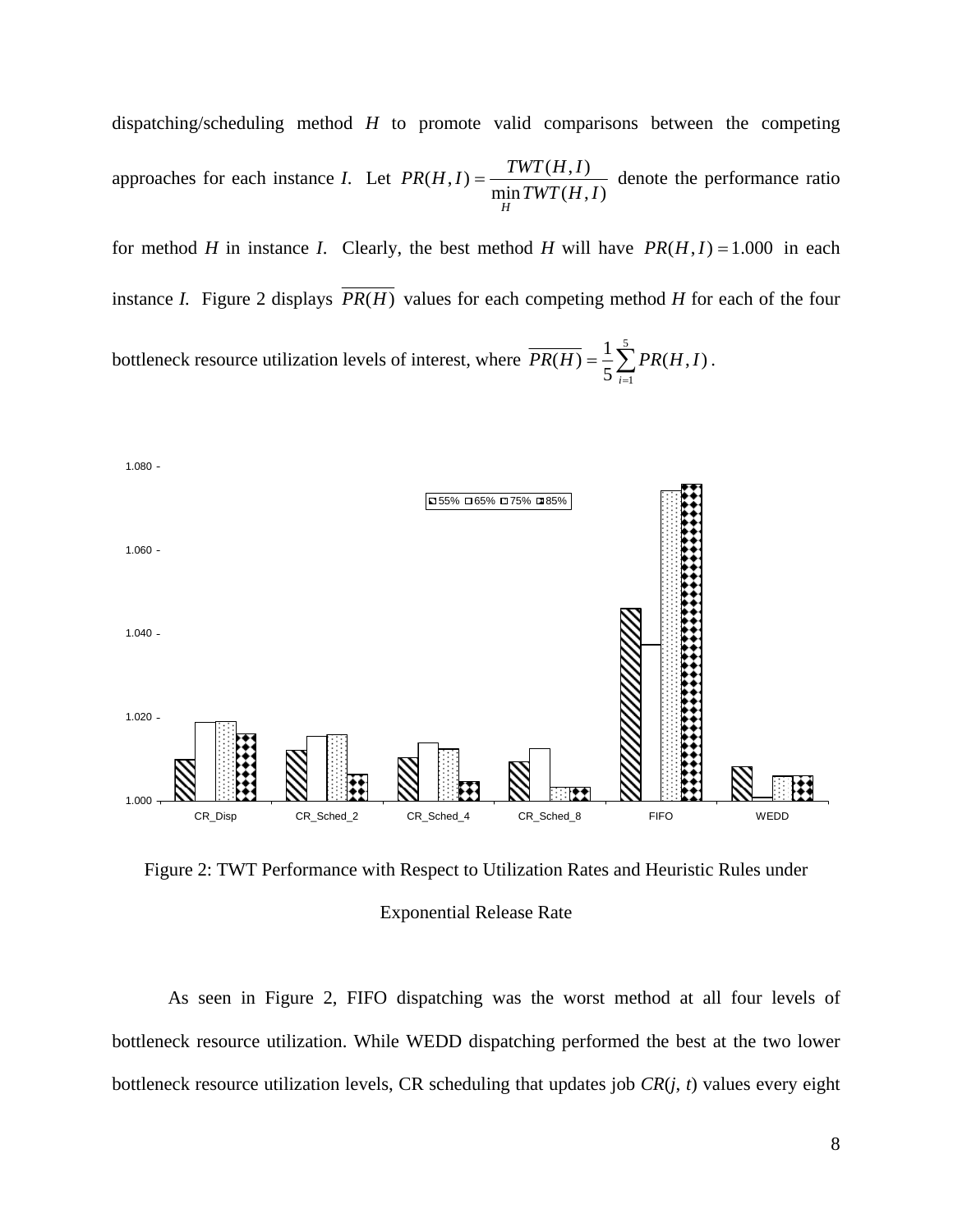hours of manufacturing time produces the best values of  $\overline{PR(H)}$  for the two highest levels of bottleneck resource utilization (75% and 85%).

The reason that updating *CR(j, t)* values every eight hours provides the best results is perhaps attributed to scheduling taking advantage of its global knowledge of resources and process flows to produce better job sequences on machines as compared to dispatching. In fact, other CR\_Sched rules also outperform dispatching methods at high bottleneck resource utilization levels. Though it is not always the case that WEDD outperforms CR\_Sched rule, our results hold only for the experimental parameters ranges I examined. Other combinations of due dates and weights could change our results. Further research is required to determine if this scenario holds true for all instances.

Due to the dynamic nature of the mini-fab model, a sensitivity analysis was performed to gain further experimental insights. The same mini-fab model was run again with constant arrival rates that have the same output level as the previous Poisson arrival rates. The due date range was also changed to be uniformly distributed over the interval  $T_{now}$  + 625*U*[1.5,3] thereby resulting in looser job due dates. All other system variables remained the same as in the previous run setup.

Figure 3 shows performance measures for the constant release rate cases. The best method for minimizing TWT at each utilization level changes from the variable arrival case. At 55% bottleneck utilization level, CR dispatching is the best method. However, if the bottleneck utilization level is at 65%, the best approach appears to be CR scheduling that updates a job's *CR*(*j, t*) value every eight hours. At 75% and 85% utilization level, WEDD gives the lowest  $\overline{PR(H)}$ . The difference in the best techniques to use under various arrival rates and due dates may be explained by the highly dynamic nature of the mini-fab model. One of the benefits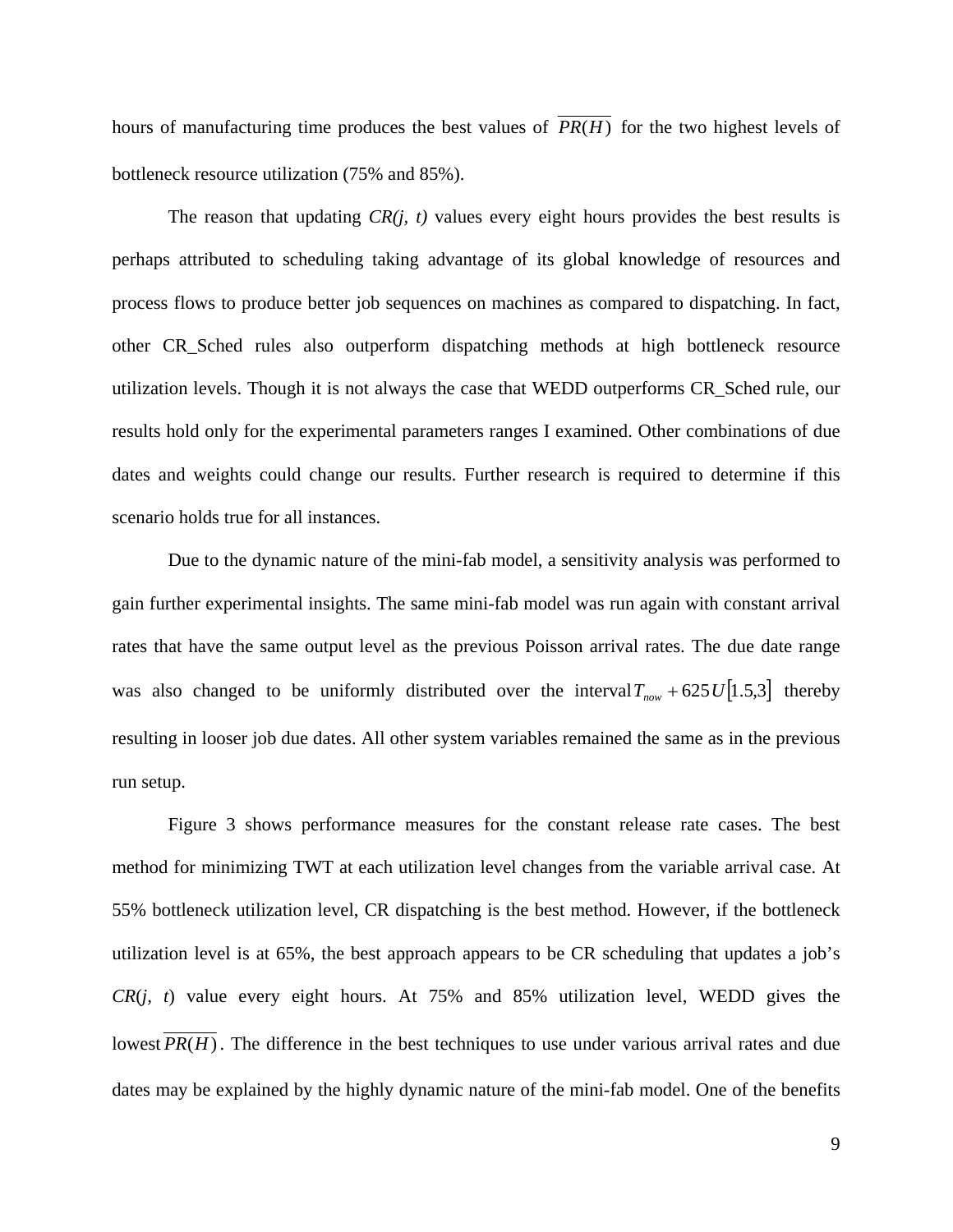of using simulation-based scheduling is its ability to run and re-run various scenarios with very little setup time. The best methods for each scenario can be determined via simulation experimentation.



Figure 3: TWT Performance with Respect to Utilization Rates and Heuristic Rules under Constant Release Rate

# **5. Conclusions and Future Research**

In this thesis, I investigate the advantages and potential drawbacks of using SBS in a complex manufacturing environment as motivated by semiconductor manufacturing when total weighted job tardiness is the performance measure of interest. I approach the problem by building a simulation model in Arena v9.0 and then use Arena's custom user code functionality to develop the requisite dispatching and scheduling rules in VBA modules.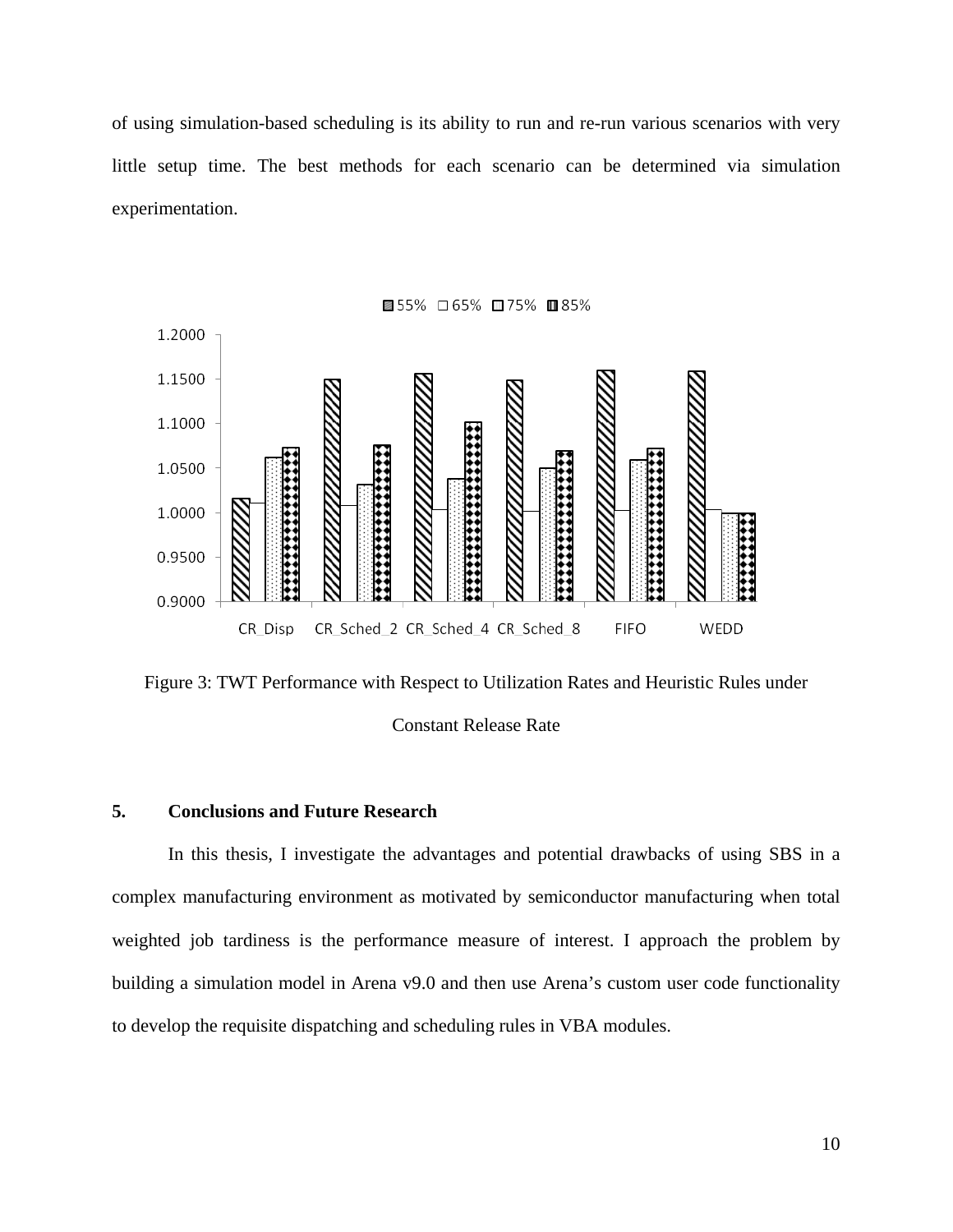Computational results show that at high production levels with exponential release rate, SBS using a proposed CR(*j*, *t*) method with eight hours schedule updating produces the best results with respect to total weighted tardiness. As production levels decrease, our preliminary study suggests basic WEDD dispatching best accommodates total weighted tardiness minimization. This may occur due to the method by which I set job due dates. Future research will hopefully test the proposed methodologies on actual job data from a real world wafer fab.

This effort only studied off-line simulation-based scheduling in Arena in which all job information, such as process time, due dates, and job weights, are known prior to when the process starts. For future research, an online scheduling model can be developed to test the performance of different heuristics under a rolling-horizon problem setting. Online scheduling is difficult, as jobs must be scheduled on a machine without any knowledge of future events. Finally, other future research can examine different performance measures, such as maximizing throughput or minimizing work in progress.

### **Acknowledgements**

This research was partially supported by an Undergraduate Research Grant from the Honors College at the University of Arkansas.

#### **References**

- El Adl, M. K., A. A. Rodriguez, K. S. Tsakalis, 1996, Hierarchical modeling and control of reentrant semiconductor manufacturing facilities, *Proceedings of the 35th Conference on Decision and Control*, Kobe, Japan, 1736-1742.
- Harmonosky, C. M., 1990. Implementation issues of using simulation for real-time scheduling, control, and monitoring, *Proceedings of the 22nd Conference on Winter Simulation*, New Orleans, LA, USA, 595-598.